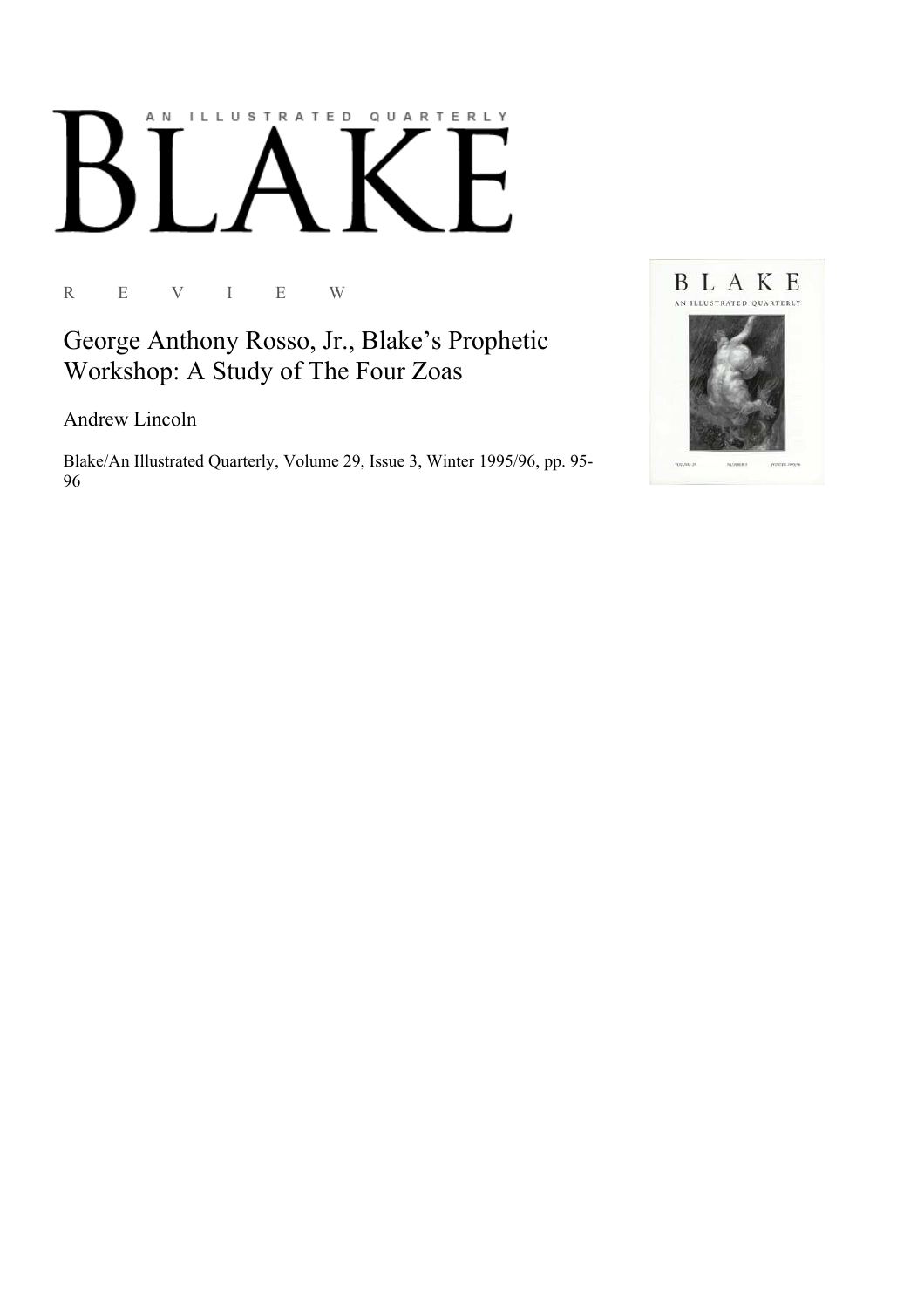George Anthony Rosso, Jr., *Blake's Prophetic Workshop: A Study of* The Four Zoas. Lewisburg: Bucknell University Press; London and Toronto: Associated University Presses, 1993. 208 pp., 9 pis. \$36.50.

## Reviewed by ANDREW LINCOLN

This is the first extensive study of *The Four Zoas* to relate the prophetic form of the narrative methodically to developments in the mainstream of eighteenth-century his is the first extensive study of *The Four Zoas* to relate the prophetic form of the narrative methodically British and European culture. Rosso argues that the contending strands of Blake's narrative embody the divisions of a culture and society "adrift in a world without economic or transcendental guarantees." His study identifies two areas of contemporary thought as having special relevance: the struggle between biblical and scientific models of creation in the religious poetry of the eighteenth century; and the Enlightenment critique of the Bible's prefigurative form and language. It treats these two areas separately, moving in each case from a general discussion of the historical context to a detailed reading of the narrative.

Rosso's exploration of the first area focuses on the long poem of eighteenth-century Christian apologetics, which he sees as a "neglected but seminal" field for the study of Blake's poem. In a survey which includes Thomson's *The Seasons,* Pope's *Essay on Man,* and Young's *Night Thoughts,*  he considers the importance of the Newtonian cosmology in the poets' theology, and briefly identifies some of the developments that "put eighteenth-century apologetics on the road to the internalized creation of Blake and the Romantic poets" (in particular Lowth's study of the poetics of biblical prophecy, and Alexander Geddes's account of Genesis as a "composite" text). Blake, writing in the wake of these and other (less clearly identified) factors, inherited "a cosmological system in collapse." Accordingly, he adopts the biblical cosmology as his model but "problematizes his source, repeating the Creation in various frames, depicting it from multiple perspectives, to indicate its'fallen,' i.e., time-bound status."

In examining the second area, Rosso outlines a history of "the crucial seventeenth- and eighteenth-century religious debates that shape Blake's use of biblical typology." The survey considers the pressure exerted on the prefigurative language of the Bible by figures such as Bayle and the English Deists, and then touches on the responses of those who defended and modified typology, including antiquarians (such as William Stukeley and Jacob Bryant) and the German "higher critics." In Rosso's view, Blake resembles his German contemporaries (notably Herder) who "avoid reducing history to the empirical by raising the fact-claim of an event into the higher category of *understanding!'* Since the

"fact-claim" is transformed rather than abandoned, an "emphasis on historical actuality remains crucial to Blake," whose narrative at times closely follows the linear development of biblical history (so that, for example, the temple building in Night II "ranges over Old Testament history from the rise of monarchy to Solomon's reign, roughly the period from 1200 to 900 B.C."). But although this linear development is discernable, the narrative is actually a "simulacrum of sequence," because "typological repetition neutralizes chronology and abandons causal links between events in favor of repeated type scenes." Such repetitions are part of "Blake's strategy for approximating simultaneity in his narrative." And so at one point Jerusalem may represent "not only the biblical Jerusalem of 1000 B.C. and, perhaps, 70 A.D., but also the contemporary eighteenth-century'heavenly city' to be built among England's dark satanic mills." Past events are presented so as "to trigger their typical or figural meaning," activating the past "through the *kerygmatic* or transactive nature of prophetic rhetoric: readers must 'witness' the intrusion of spiritual agency within the text, within their own lives, and within history."

This view of the poem's method clearly determines Rosso's view of its conclusion: "Blake's hope is that, once his audience (re)learns to read history figuratively, the power of Rahab, or the whole system of natural religion, will self-destruct"—an event shown in the conclusion of Night VIII. In Night IX, accordingly, the representations of violence lose something of their actuality, since Blake continually emphasizes their symbolic nature, "translating the literal war of nations into a war of contending perspectives." It is an interpretation that seems to hand history over almost entirely to the process of writing and reading.

Rosso is theoretically informed, and handles complicated ideas deftly. Few who read his account of his chosen contexts will doubt their general relevance to Blake's poem. But some of the assumptions and methods involved seem questionable. The long poem that he cites as "seminal" does not assume as much importance in his detailed reading as we are led to expect, in spite of a determined attempt to establish the "generic relation" of Blake's narratives'"to the graveyard tradition of Young's *Night Thoughts!'* Perhaps this is not really surprising, given the manifestly encyclopedic nature of *The Four Zoas.* The discussion of biblical typology is developed with considerable subtlety—but the comparison with the higher critics seems to me pressed too hard. Against Rosso's claim that in approaching the Bible an "emphasis on historical actuality remains crucial to Blake," one might set some of Blake's own comments:

If Moses did not write the history of his acts, it takes away the authority altogether it ceases to be history & becomes a Poem of probable impossibilities fabricated for pleasure as moderns say but I say by Inspiration (E 616).I cannot concieve the Divinity of the ... Bible to consist... in the historical evidence which may be all